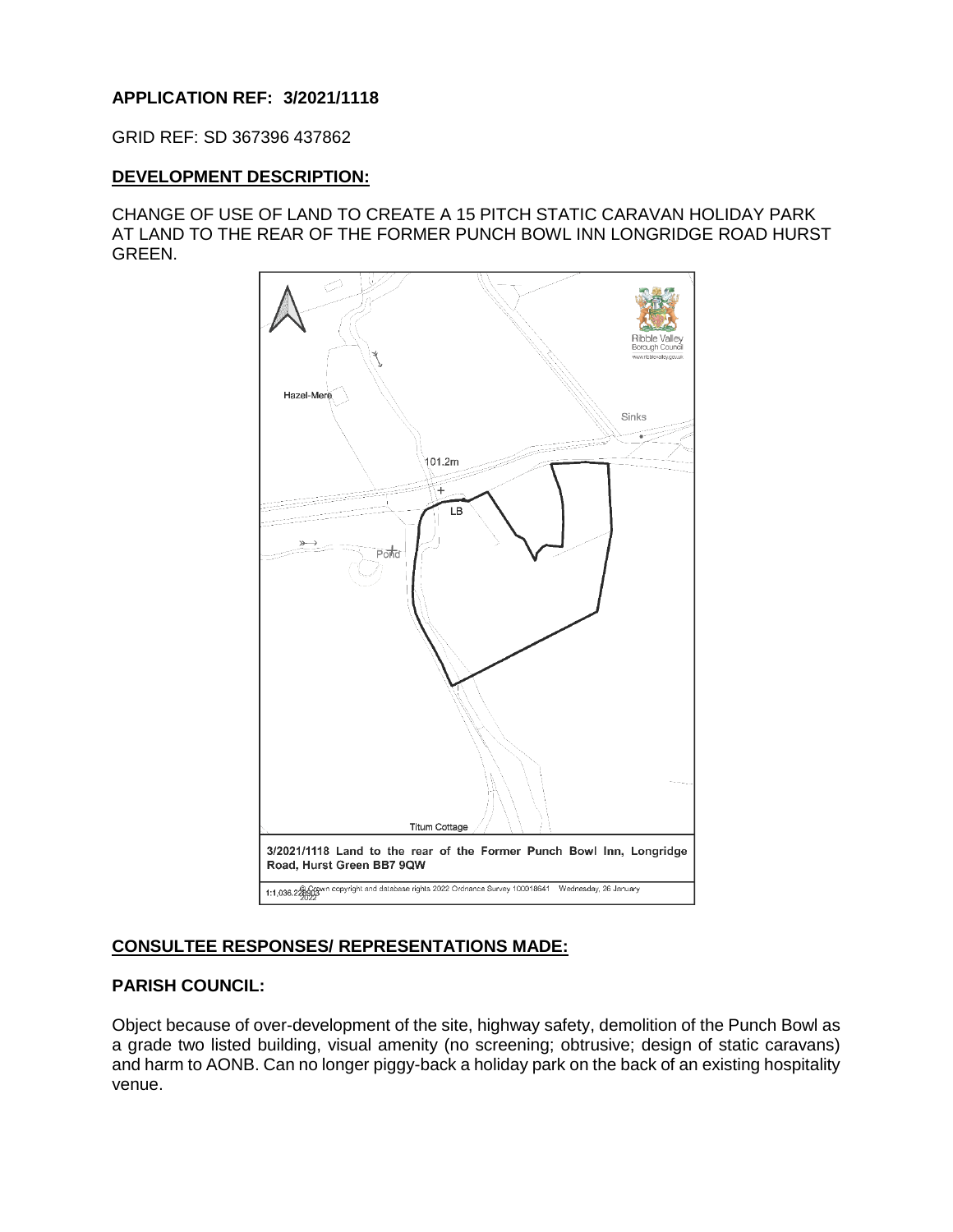# **LCC HIGHWAYS:**

No objection subject to conditions (implementation of access arrangements; visibility splay; surfacing; implementation of parking and turning facilities; preventing site materials on public highway).

## **LANCASHIRE FIRE AND RESCUE SERVICE:**

Recommendations to applicant.

## **ENVIRONMENT AGENCY:**

No objection. Informatives suggested.

# **LANCASHIRE LOCAL LEAD FLOOD AUTHORITY:**

No comment.

# **UNITED UTILITIES:**

Informatives suggested.

# **ADDITIONAL REPRESENTATIONS:**

11 letters of objection have been received which make the following points:

- Demolition of listed building;
- Not in-keeping with a re-built Punch Bowl Inn;
- Highway safety;
- Visual amenity, no longer screened; intrusive;
- Site not accurately marked;
- Overdevelopment;
- Detached from Hurst Green;
- Boundary of AONB and adjoining public footpath design and density do not conserve
- landscape or reflect local distinctiveness, vernacular style, scale, features and building
- materials:
- **Ensure holiday homes are not occupied permanently**

#### 1. **Site Description and Surrounding Area**

- 1.1 As Members are aware the application site forms part of the curtilage of the former Punch Bowl Inn (listed Grade II) which was demolished in 2021. Whilst the component materials of the building are retained in situ the demolition of the building has resulted in the loss of an important heritage asset recognised by its listed status. The demolition is subject to separate legal action.
- 1.2 The site is within open countryside immediately adjacent the Forest of Bowland Area of Outstanding Natural Beauty.
- 1.3 The site is at a nodal point in respect to the public rights of way network. Public footpath FP13 runs north-south following the west site boundary (and coinciding with the tree-lined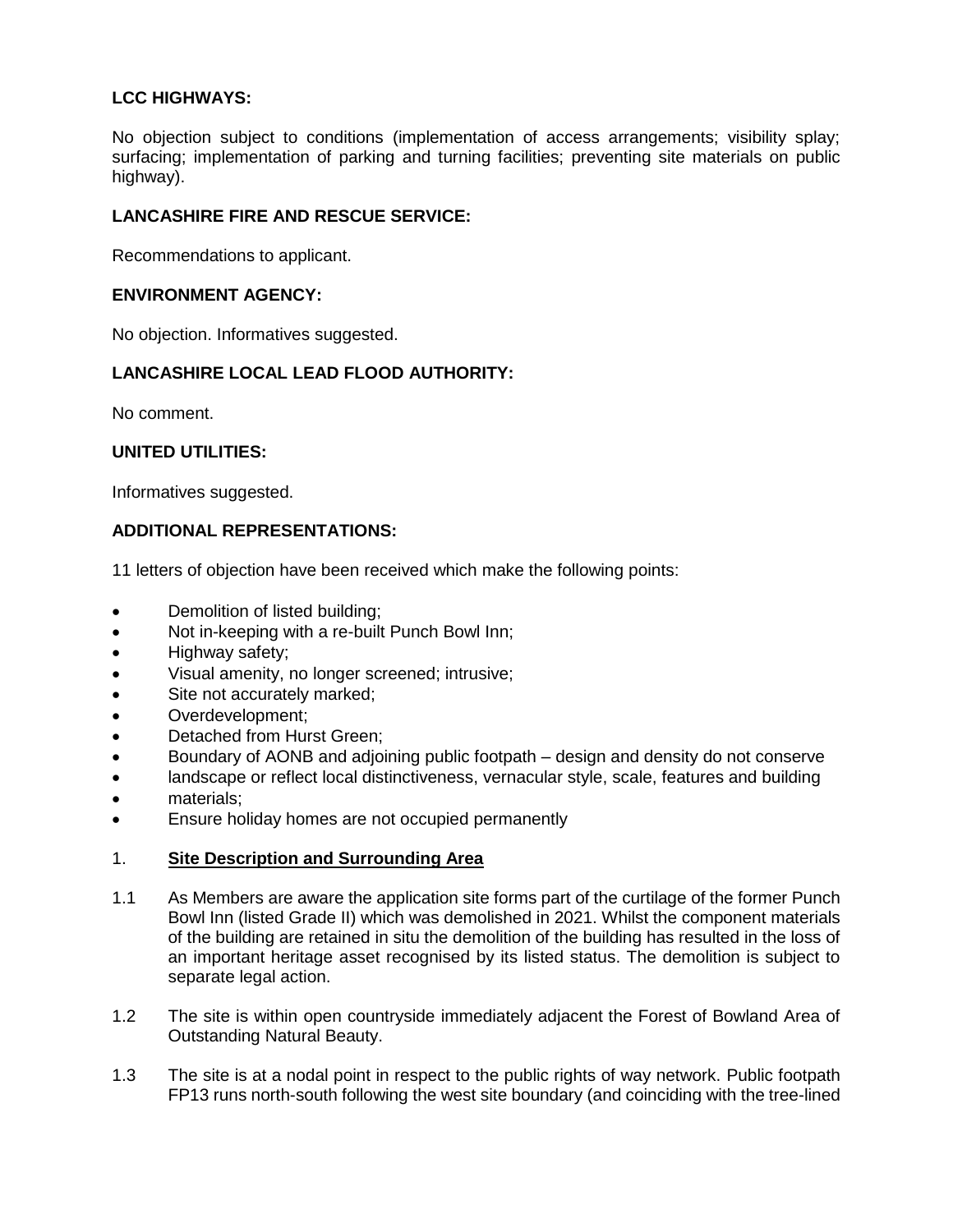Bailey Brook). Bridleway BW5 and footpath FP15 (within the AONB) run north-south and end at the Longridge Road near to the site.

1.4 Trees lining the Bailey Brook are an Ancient Woodland (Ribble Valley Core Strategy DME1).

#### 2. **Proposed Development for which consent is sought**

- 2.1 Planning permission is sought for change of use of the Punch Bowl curtilage to a 15 pitch static caravan holiday park. The static caravans are arranged in a semi-circle around the south of the listed building.
- 2.2 Two static caravan types are proposed Eight 12.8m length x 5.8m width and seven 12.8m length x 4m width. The agent has confirmed that the static caravans will be raised on average 0.75m off the ground (dependant on site contours) and will measure 2.7m to the eaves and 3.2m to the ridge from decking level (land levels would be secured by condition in the event of a positive recommendation). Walls – timber cladding/'timber effect boarding'; roof – 'tile effect'; windows and doors – upvc.

## 3. **Relevant Planning History**

3/2019/0470- Removal of unsafe roof and replace with new truss and slate roof. Removal of defective render to assess the quality of stonework beneath. If good quality stonework to be cleaned and kept. If not suitable rendered areas to renewed with K render. Refused 24/03/2020.

3/2019/0260- Application for the discharge of condition 3 (details of the Proposed Elevations of the South Elevation and First Floor Plan), 4 (storage area), 5 (revised parking layout), 6 (Heritage Statement), 7 (specifications of proposed windows and doors including elevations cross - sections, glazing type, opening mechanism and surface finish) and 8 (phasing plan) from planning permission 3/2018/0363.

3/2018/0363- Conversion of the former Punch Bowl Inn (Grade II listed building) into 5 Holiday Lets and Café, including demolition and extensions. New pitch holiday lodge park with 15 units within curtilage. Listed Building Consent Granted

3/2018/0362- Conversion of the former Punch Bowl Inn (Grade II listed) into five holiday lets and cafe including demolition and extensions. New pitch static caravan holiday park with 15 units with curtilage. Permitted 11/10/2018.

3/2017/0607- Conversion of the former Punch Bowl Inn (Grade II listed building) into 5 Holiday Lets and Café, including demolition and extensions. New pitch holiday lodge park with 15No units within curtilage. Withdrawn 14/09/2017.

3/2017/0294- Conversion of former Punch Bowl Inn into five holiday lets and cafe including demolition and extensions. Creation of new caravan park with fifteen units. Withdrawn 19/06/2017.

3/2016/0056- Conversion of the former Punch Bowl Inn (Grade II Listed) into 5 no. holiday lets and cafe including demolition and extensions. New pitch static caravan holiday park with 20 units. Refused 26/05/2016.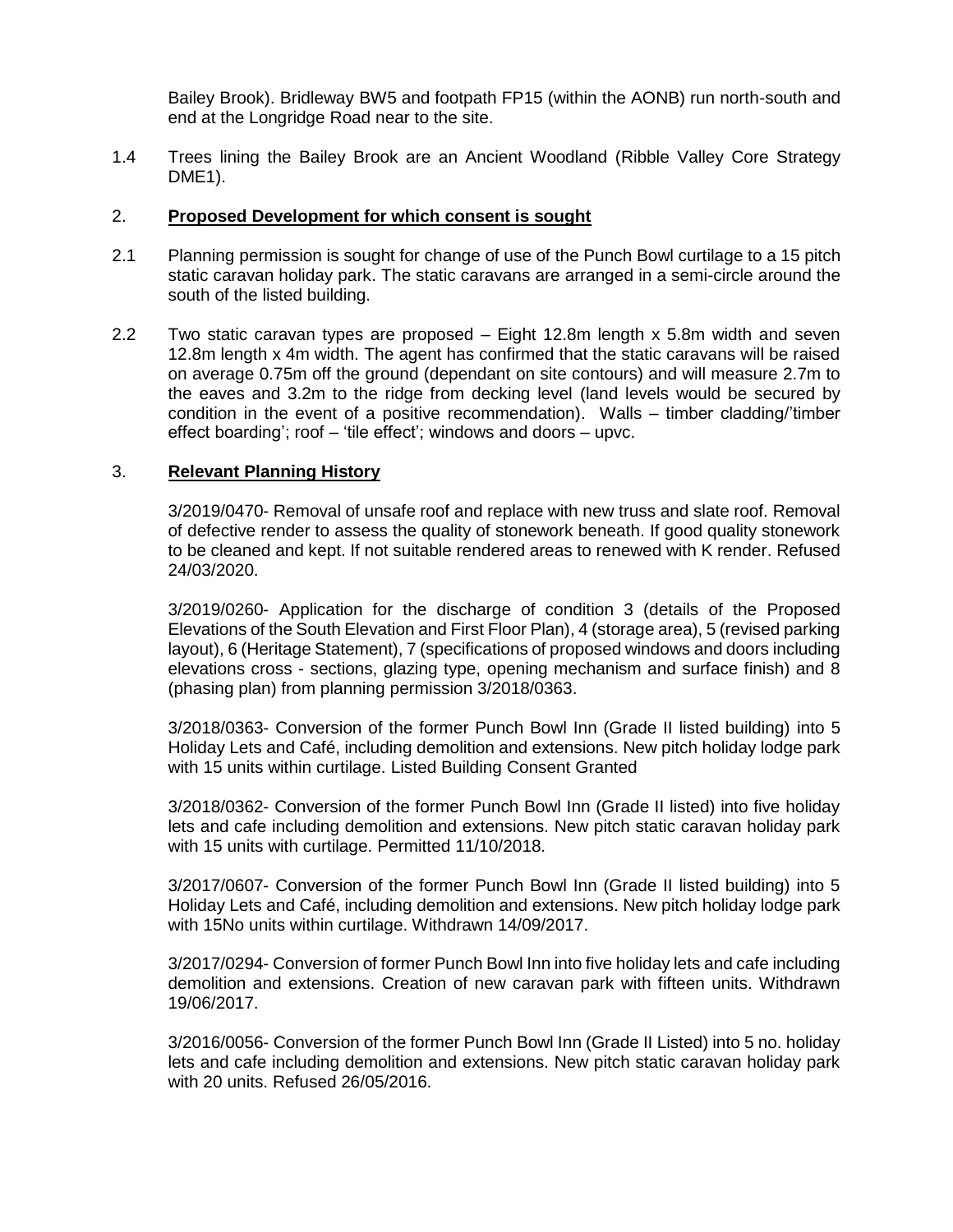# 4. **Relevant Policies**

Ribble Valley Core Strategy

Key Statement DS1 – Development Strategy Key Statement DMI2 – Transport Considerations Key Statement EC1 – Business and Employment Development Key Statement EN5 – Heritage Assets Key Statement EC3: Visitor Economy Policy DME4 – Protecting Heritage Assets Policy DMB1 – Supporting Business Growth and the Local Economy Policy DMG1 – General Considerations Policy DMG2 – Strategic Considerations Policy DMG3 – Transport and Mobility Policy DME1 - Protecting Trees and Woodlands Policy DME2 – Landscape and Townscape Protection Policy DME3 – Site and Species Protection and Conservation Policy DME6 – Water Management Policy DMB5 – Footpaths and Bridleways

National Planning Policy Framework (NPPF) National Planning Practice Guidance (NPPG)

## 5. **Assessment of Proposed Development**

## 5.1 Impact upon the special architectural and historic interest and setting of the listed building:

5.1.1 Whilst the application is not accompanied by a heritage statement the heritage statement accompanying application 3/2019/0470 identifies:

- $\bullet$  In 1793 a row of three single unit adjoined cottages were built. Early  $-$  mid C19 the buildings became the Fenton Arms Inn. Mid-late C19 a tall addition of classical design built (landlord's house?; 2.6-2.8);
- The building provides illustrative historic value as a countryside inn (3.12);
- The building's rural setting is a key contributor to its aesthetic value (3.20);
- $\bullet$  The westerly approach is more open and the land to the south is more prominent (3.21);
	- 5.1.2 The 1840s and 1890s OS maps show the Punch Bowl to have outbuildings (now demolished) to the west and southwest of the principle building. These maps show that the site has a long-established visual association with the open countryside to the south.
	- 5.1.3 NPPG 'Historic Environment' identifies that whilst views of or from an asset will play an important part in the assessment of impacts on setting the contribution that setting makes to the significance of a heritage asset does not depend on there being public rights of way or an ability to otherwise access or experience that setting (paragraph 13). The above significance identifies the proposed development to be prominent, incongruous, conspicuous (public footpath and roadside visual receptors) and discordant in location (immediately around the listed building), scale (much larger footprint than listed building), form (overtly modern) and materials (overtly modern) and harmful to the setting of the listed building.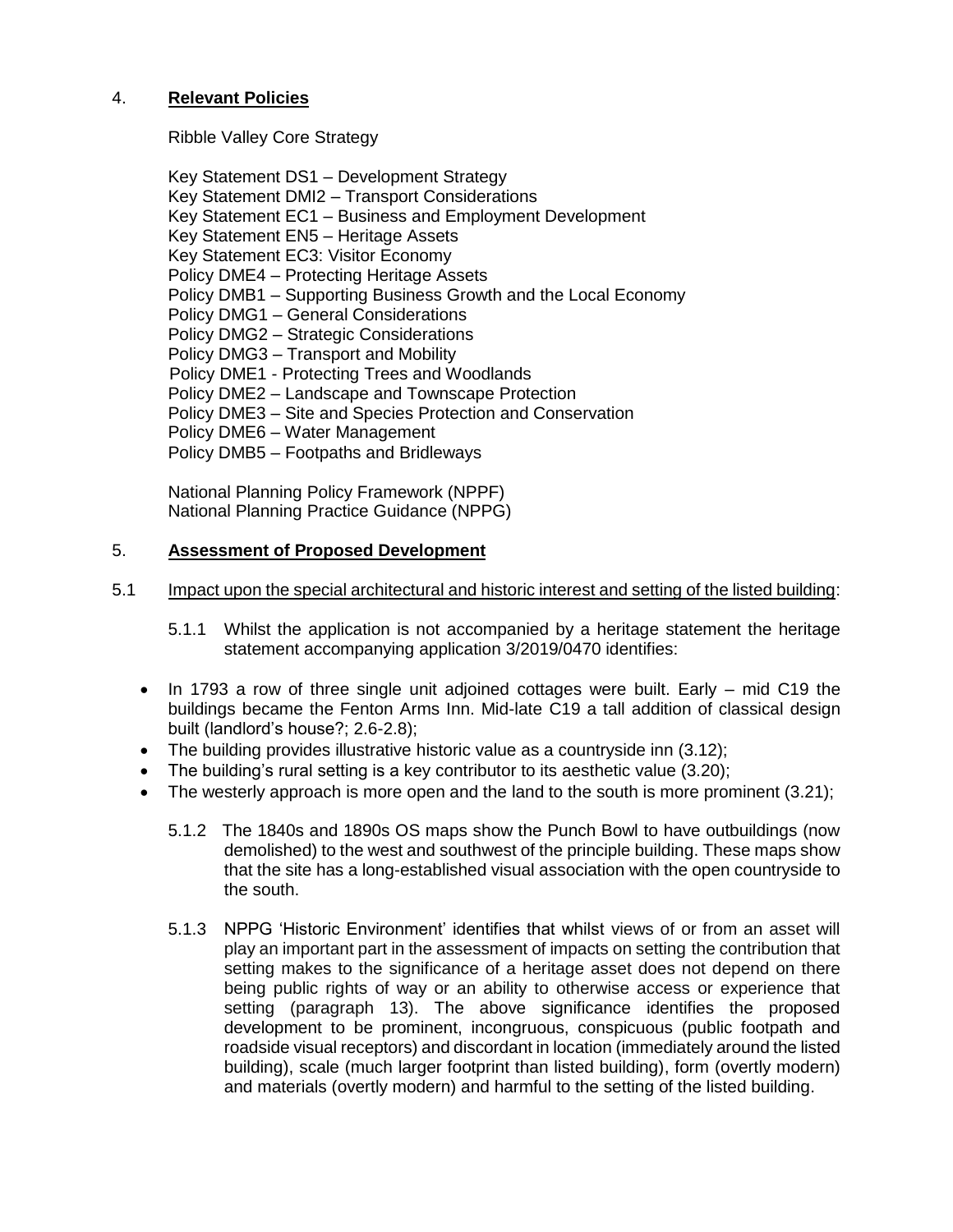- 5.1.4 Section 66 of the Planning (Listed Buildings and Conservation Areas) Act 1990 requires that in considering whether to grant planning permission for development which affects a listed building or its setting, the local planning authority shall have special regard to the desirability of preserving the building or its setting or any features of special architectural or historic interest which it possesses.
- 5.1.5 NPPF paragraph 199 requires that when considering the impact of a proposed development on the significance of a designated heritage asset, great weight should be given to the asset's conservation (and the more important the asset, the greater the weight should be). This is irrespective of whether any potential harm amounts to substantial harm, total loss or less than substantial harm to its significance.
- 5.1.6 NPPF paragraph 199 identifies that any harm to, or loss of, the significance of a designated heritage asset (from its alteration or destruction, or from development within its setting), should require clear and convincing justification. The submitted Planning Supporting Statement does not consider the impact of development to the listed building and no justification is offered in respect to harm to its setting.
- 5.1.7 Therefore, the proposals are contrary to Ribble Valley Core Strategy Policy DME4. This states that in considering development proposals the council will make a presumption in favour of the conservation and enhancement of heritage assets and their settings. Development proposals on sites within the setting of a listed building which cause harm to the significance of the heritage asset will not be supported.
- 5.1.8 The proposals are also contrary to Ribble Valley Core Strategy Policy DMG1 states that in determining planning applications, all development must: Design: 1. be of a high standard of building design which considers the 8 Building in Context Principles (from the CABE/English Heritage Building on Context Toolkit). 2. be sympathetic to existing and proposed land uses in terms of its size, intensity and nature as well as scale, massing, style, features and building materials. Environment … 3. all development must protect and enhance heritage assets and their settings.
- 5.1.9 The harm to the setting of the listed building is substantial. NPPF paragraph 201 identifies of 'substantial harm' to designated heritage assets:

*Where a proposed development will lead to substantial harm to (or total loss of significance of) a designated heritage asset, local planning authorities should refuse consent, unless it can be demonstrated that the substantial harm or total loss is necessary to achieve substantial public benefits that outweigh that harm or loss, or all of the following apply:* 

*a) the nature of the heritage asset prevents all reasonable uses of the site; and* 

*b) no viable use of the heritage asset itself can be found in the medium term through appropriate marketing that will enable its conservation; and* 

*c) conservation by grant-funding or some form of not for profit, charitable or public ownership is demonstrably not possible; and*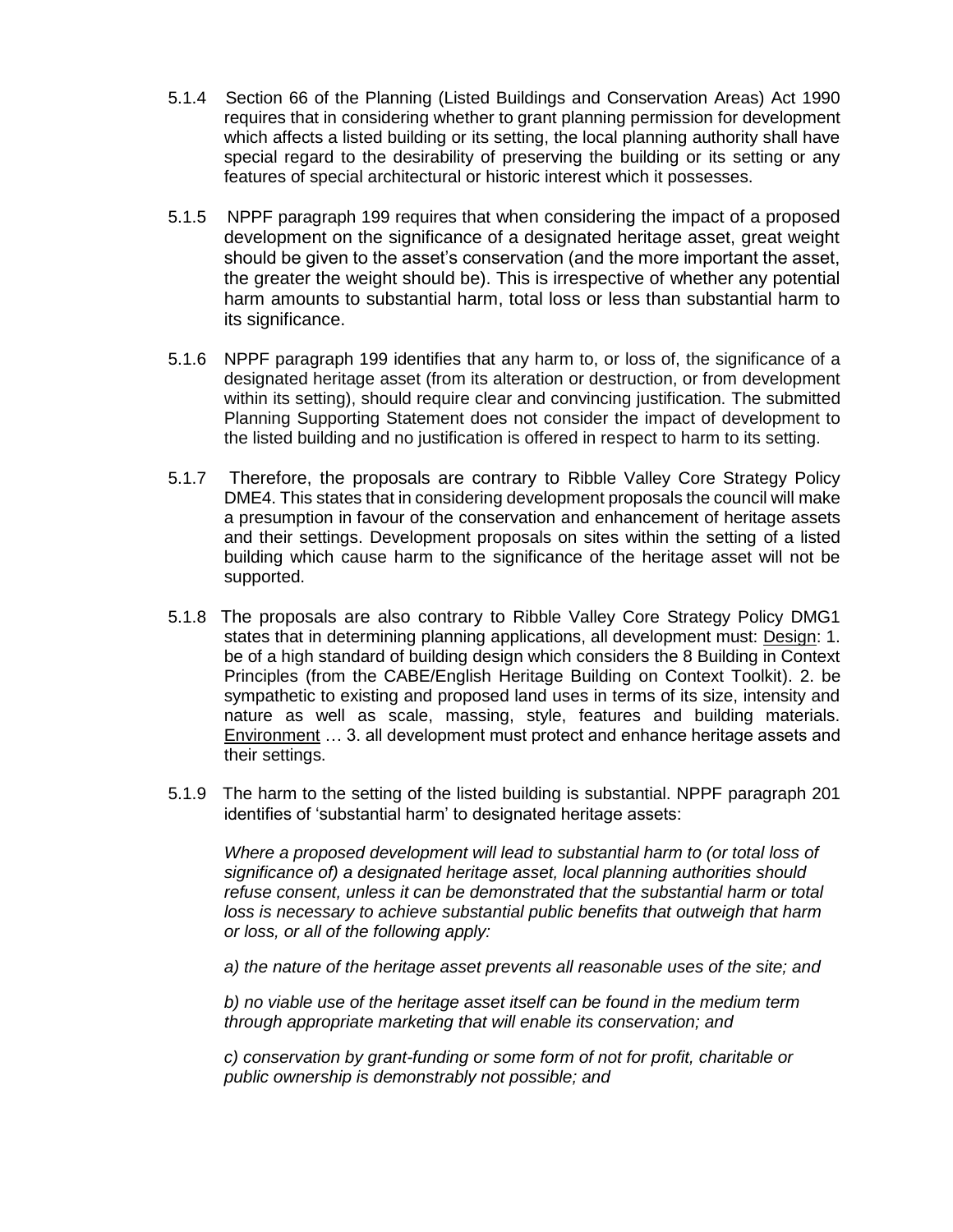### *d) the harm or loss is outweighed by the benefit of bringing the site back into use.*

- 5.1.10 The supporting information does not set out the substantial public benefit associated with the development nor has any such benefit been identified contrary to the above guidance.
- 5.1.11 Members will note that both planning permission and listed building consent were previously granted at this site for development which included 15 holiday lodges. As part of the assessment of those applications the harm to the heritage asset was outweighed by the benefit of bringing the Punch Bowl back into use. Such a consideration cannot be attributed to this application as the application does not include the Punch Bowl.

#### 5.2 Impact upon the character of the Forest of Bowland AONB:

- 5.2.1 The Longridge Road forms the southern boundary of the AONB. The transition from AONB to open countryside is gradual with the historic Punch Bowl Inn and fields to the south contributing to an almost imperceptible change in character. The Forest of Bowland AONB Management Plan (April 2014 - March 2019) identifies "The natural beauty of AONBs is partly due to nature, and is partly the product of many centuries of human modification of 'natural' features … The area was designated as a landscape of national significance due to a variety of factors, including… The landscape's historic and cultural associations … Collectively these historic and cultural elements of the environment serve to enrich the landscape's scenic quality, meaning and value". The proposed development will result in a conspicuous and incongruous intrusion into this landscape.
- 5.2.2 NPPG Natural Environment identifies that the duty to have regard to their purposes for which the AONB was designated is relevant in considering development proposals that are situated outside the AONB boundary, but which might have an impact on its setting or protection.
- 5.2.3 The proposed development is prominent, incongruous, conspicuous (public footpath and roadside visual receptors) and discordant in location and scale (immediately around the historic building; much larger footprint than historic building; dominates historic building setting), form (overtly modern) and materials (overtly modern).
- 5.2.4 The proposals are contrary to Ribble Valley Core Strategy Key Statement EN2 which identifies that "the landscape and character of those areas that contribute to the setting and character of the Forest of Bowland Areas of Outstanding Natural Beauty will be protected and conserved and wherever possible enhanced. As a principle the Council will expect development to be in keeping with the character of the landscape, reflecting local distinctiveness, vernacular style, scale, style, features and building materials".
- 5.2.5 Ribble Valley Core Strategy Policy DMG2 identifies "in protecting the designated Area of Outstanding Natural Beauty the council will have regard to the economic and social wellbeing of the area. However, the most important consideration in the assessment of any development proposals will be the protection, conservation and enhancement of the landscape and character of the area avoiding where possible habitat fragmentation. Where possible new development should be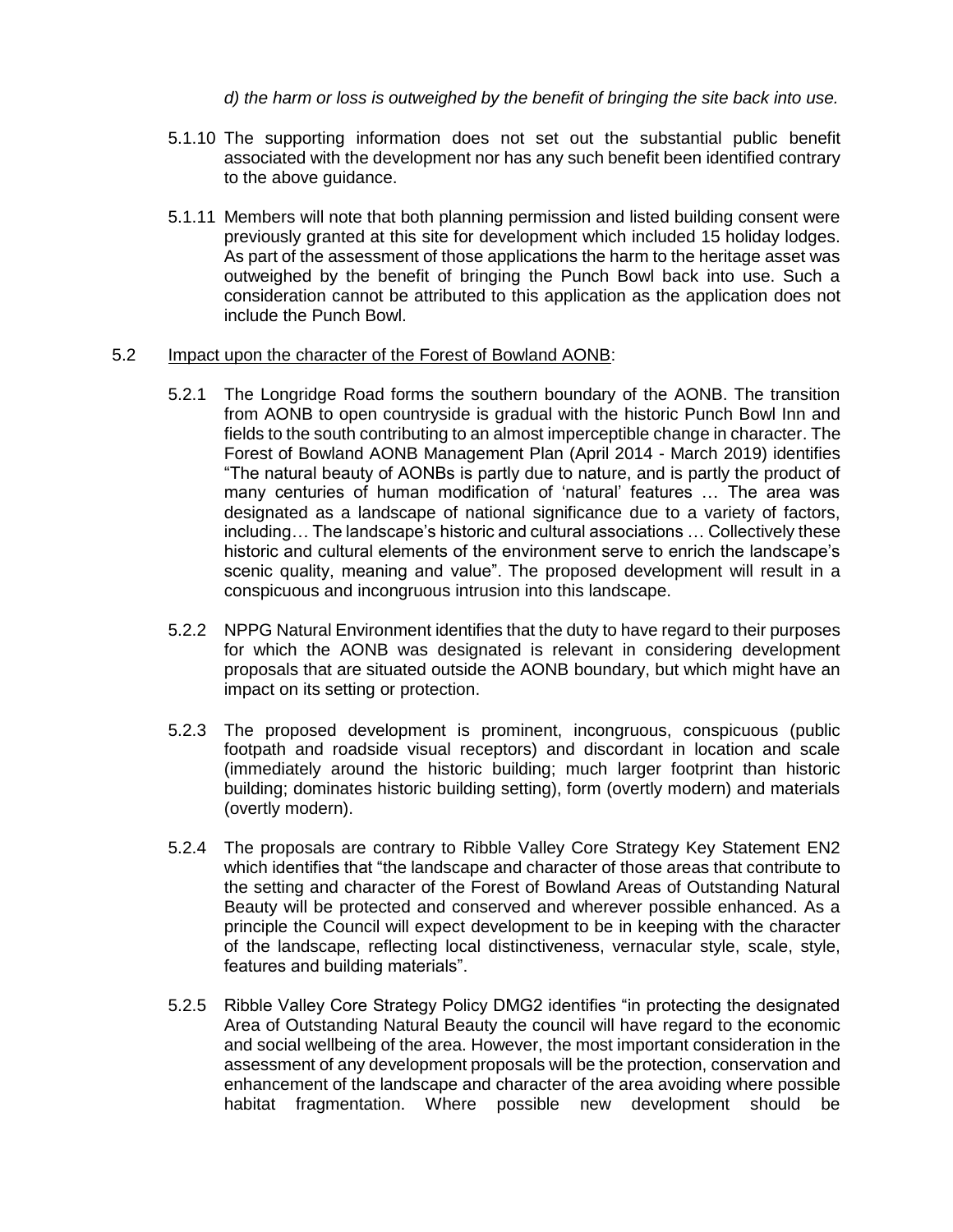accommodated through the re-use of existing buildings, which in most cases is more appropriate than new build. Development will be required to be in keeping with the character of the landscape and acknowledge the special qualities of the AONB by virtue of its size, design, use of material, landscaping and siting. The AONB Management Plan should be considered and will be used by the council in determining planning applications". It is not considered that the introduction of 15 modern holiday lodges on this site will protect or enhance either the landscape or the character of the area contrary to Policy DMG2.

5.2.6 Ribble Valley Core Strategy Policy DMG1 also requires that all development to be sympathetic to existing and proposed land uses in terms of its size, intensity and nature as well as scale, massing, style, features and building materials. The introduction of 15 holiday lodges within this landscape area will create a prominent and conspicuous development which does not assimilate into the area contrary to policy DMG1.

#### 5.3 Employment and Economy:

- 5.3.1 Ribble Valley Core Strategy Policy DMB1 identifies that proposals that are intended to support business growth and the local economy will be supported in principle.
- 5.3.2 Ribble Valley Core Strategy DMB3 identifies that planning permission will be granted for development proposals that extend the range of tourism and visitor facilities in the Borough. However, this is subject to criteria being met including: the proposal must not conflict with other policies of this plan, the proposal must be physically well related to an existing main settlement or village or to an existing group of buildings and the development should not undermine the character, quality or visual amenities of the plan area by virtue of its scale, siting, materials or design. Furthermore, in the Forest of Bowland Area of Outstanding Natural Beauty the following criteria will also apply:
	- 1. the proposal should display a high standard of design appropriate to the area.
	- 2. the site should not introduce built development into an area largely devoid of structures (other than those directly related to agriculture or forestry uses).
- 5.3.4 For the reasons set out within the preceding section the proposals do not meet the criteria in the Core Strategy.

#### 5.4 Highway Safety and Accessibility:

5.4.1 The comments of LCC Highways identify that the development would have an acceptable impact on highway safety and accessibility subject to conditions.

#### 5.5 Ecology:

- 5.5.1 The submitted Ecological Assessment makes recommendations in respect to habitats (buffer area; pollution prevention plan; new planting), Himalayan Balsam, Breeding Birds and Otters.
- 5.5.2 The submitted Arboricultural Implications Assessment makes recommendations to minimise any negative factors of development affecting trees.